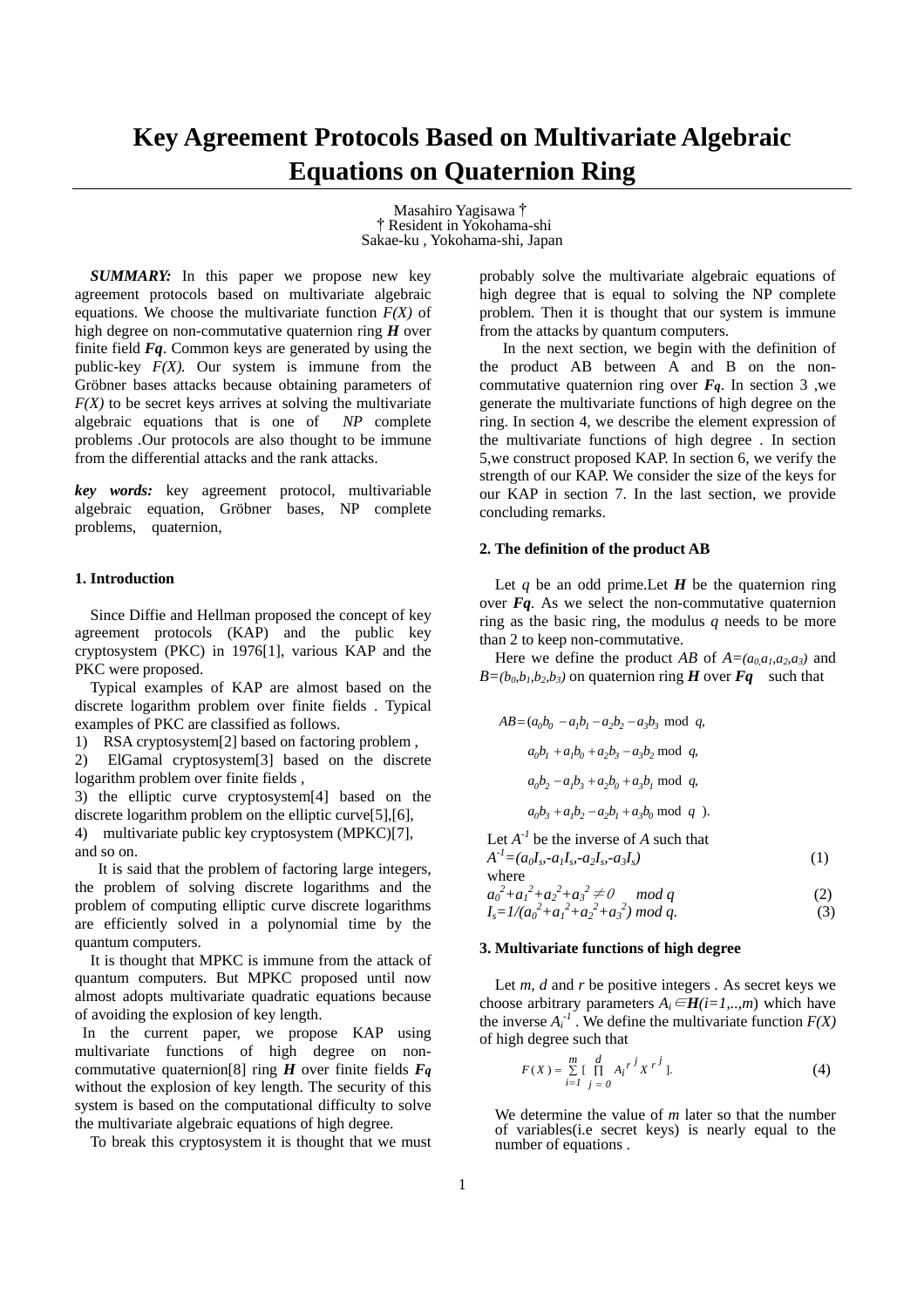#### **4.** The element expression of  $F(X)$

Let *s* be  $s = 1 + r + r^2 + ... + r^d$  *.* (5) Let  $(f_0, f_1, f_2, f_3)$  be the element expression of  $F(X)$ . From  $(4)$ ,  $f_j$  ( $j=0, \ldots, 3$ ) is given such that

$$
F(X)=(f_0, f_1, f_2, f_3) \qquad , \qquad (6)
$$

$$
f_j = \sum_{e_0 + \ldots + e_{3} = s} f_j e_0 e_1 e_2 e_3 x_0^{e_0} x_1^{e_1} x_2^{e_2} x_3^{e_3} \bmod q \quad (7)
$$

with  $0 \le e_0, e_1, e_2, e_3 \le s$  and the coefficients  $f_{je0e1e2e3}$  $\epsilon F_q$  to be published, where

$$
X = (x_0, x_1, x_2, x_3) \in \mathbf{H},
$$

 $x_i \in F_q$ ,  $(i = 0, \ldots, 3)$ .

 $e_0, e_1, e_2$  and  $e_3$  are non-negative integers which satisfy  $e_0 + ... + e_3 = s.$ 

Then the number *n* of *fje0e1e2e3* is  $n=4_4H_s=4_{s+3}C_3.$  (8) Let  $\{f_{je\circ e1e2e3}\}$  be the set that includes all  $f_{je\circ e1e2e3}$ .

#### **5. Proposed key agreement protocol**

Let's describe the procedure that user U and user V obtain the common keys using  $F(X)$  and  $T(X)$  as follows.

- Let *S* be the set of system parameters  $S=[q,d,r,m].$  (9) 1) User U selects randomly  $A_i = (A_{i0}, A_{i1}, A_{i2}, A_{i3}) \in \mathbf{H}$ *(i=1,..,m)*. The secret key of user U is  $SK=[A_i]$  (*i*=1,...,*m*) (10)
- 2) User U generates  $F(X)$  such that

$$
F(X) = \sum_{i=1}^{m} \left[ \prod_{j=0}^{d} A_i^{r^j} X^{r^j} \right],
$$
 (11)

- 3) User U calculates *{fje0e1e2e3}* from (11) .
- 4) Let *PK* be the public key of user U such as  $PK = \{f_{je\,0e1e2e3}\}.$  (12) Beforehand user U publishes *PK* which consists of *n* parameters in *Fq*.
- 5) User V selects randomly  $R_i = (R_{i0}, R_{i1}, R_{i2}, R_{i3}) \in \mathbf{H}$ *(i=1,..,m)*

which have the inverse  $R_i^{-1}$ .

6) User V generates  $T(X)$  such that

$$
T(X) = \sum_{i=1}^{m} \left[ \prod_{j=0}^{d} {R_i^{r}}^{j'} X^{r} \right].
$$
 (13)

7) Let  $(t_0, t_1, t_2, t_3)$  be the element expression of  $T(X)$ . From (13) user V calculates the set of coefficients *{tje0e1e2e3}* which consists of *n* parameters in *Fq .*  $t_i$  (*j*=0,..,3) is given such that  $T(X)=(t_0,t_1,t_2,t_3)$  (14) where  $(15)$ 

$$
t_j = \sum_{e_0 + \ldots + e_{3} = s} t_j e_0 e_1 e_2 e_3 x_0^{e_0} x_1^{e_1} x_2^{e_2} x_3^{e_3} \mod q \quad (15)
$$

with the coefficients  $t_{je0e1e2e3}$   $\in$ **Fq** .  $e_0$ ,  $e_1$ ,  $e_2$  and  $e_3$  are non-negative integers which satisfy  $e_0 + ... + e_3 = s$ .

Then the number *n* of 
$$
t_{je\circ e_1e_2e_3}
$$
 is

 $n=4$ <sub>A</sub> $H<sub>s</sub>=4$ <sub>s+3</sub> $C<sub>3</sub>$ .

Let  $\{t_{jeo\neq1e2e3}\}$  be the set that includes all  $t_{jeo\neq1e2e3}$ .

- 8) User V sends *{tje0e1e2e3}* to user U .
- 9) User V calculates common keys *Kv1* and *Kv2* as follows.

Let *Kv1* and *Kv2* be  $KvI = (KvI_0, KvI_1, KvI_2, KvI_3)$  $Kv2=(Kv2_0,Kv2_1,Kv2_2,Kv2_3).$ 

$$
Kvl_j = \sum_{i=1}^{m} \sum_{\varrho_0 + \ldots + \varrho_i = s} f_j \varrho_0 \varrho_1 \varrho_2 \varrho_3 R_{i0}^{\varrho_0} R_{i1}^{\varrho_1} R_{i2}^{\varrho_2} R_{i3}^{\varrho_3} \mod q \quad (16)
$$

*(j=0,1,2,3)* 

 $e_0, e_1, e_2$  and  $e_3$  are non-negative integers which satisfy  $e_0 + ... + e_3 = S$ .

Let  $Rr_i$  and  $Tv2_{ii}$  be

$$
Rr_i = R_i^{\ r} = (Rr_{i0}, Rr_{i1}, Rr_{i2}, Rr_{i3}) \in \mathbf{H}, \tag{17}
$$

$$
Tv_{ij}^{2} = \sum_{\ell v^{2} \dots + \ell s = s} f_{j} e_{v} e_{i} e_{i} e_{s} R r_{i0}^{e0} R r_{i1}^{e1} R r_{i2}^{e2} R r_{i3}^{e3} \mod q. \tag{18}
$$

*(i=1,..,m;j=0,1,2,3)* 

 $e_0, e_1, e_2$  and  $e_3$  are non-negative integers which satisfy  $e_0 + ... + e_3 = S.$ <br>*m* 

$$
Kv^2 = \sum_{i=1}^{m} R_i \, (Tv^2_{i0}, Tv^2_{i1}, Tv^2_{i2}, Tv^2_{i3}) R_i^{-r^{d+1}} \in \mathbf{H},\qquad(19)
$$

10) User U calculates common keys *Ku1,Ku2* as follows. Let *Ku1* and *Ku2* be

 $Kul = (Kul_0, Kul_1, Kul_2, Kul_3)$  $Ku2 = (Ku2_0, Ku2_1, Ku2_2, Ku2_3).$ 

Let  $Ar_i$  and  $TuI_{ii}$  be

$$
Ar_{i} = A_{i}^{r} = (Ar_{i0}, Ar_{i1}, Ar_{i2}, Ar_{i3}) \in \mathbf{H},
$$
 (20)

$$
Tul_{ij} = \sum_{e_0 + \ldots + e_i = s} t_{j}e_0e_ie_2e_sA\eta_0^{e_0}A\eta_1^{e_1}A\eta_2^{e_2}A\eta_3^{e_3} \mod q. \tag{21}
$$

$$
(i=1, \ldots, m; j=0,1,2,3)
$$

 $e_0, e_1, e_2$  and  $e_3$  are non-negative integers which satisfy  $e_0 + ... + e_3 = s$ .

$$
Kul = \sum_{i=1}^{m} A_i \, (Tul_{i0}, Tul_{i1}, Tul_{i2}, Tul_{i3}) A_i^{-r^{d+1}} \in \mathbf{H},\tag{22}
$$

$$
Ku^{2}j = \sum_{i=1}^{m} \sum_{\varrho_0 + \ldots + \varrho_i = s} t_{j} \varrho_0 \varrho_1 \varrho_2 \varrho_3 A_{i0}^{\varrho_0} A_{i1}^{\varrho_1} A_{i2}^{\varrho_2} A_{i3}^{\varrho_3} \mod q \qquad (23)
$$

*(j=0,1,2,3)* 

 $e_0, e_1, e_2$  and  $e_3$  are non-negative integers which satisfy  $e_0 + ... + e_3 = s.$ 

We can confirm that  
\n
$$
KuI = KvI
$$
, (24)  
\n $Ku2 = Kv2$  (25)

as follows.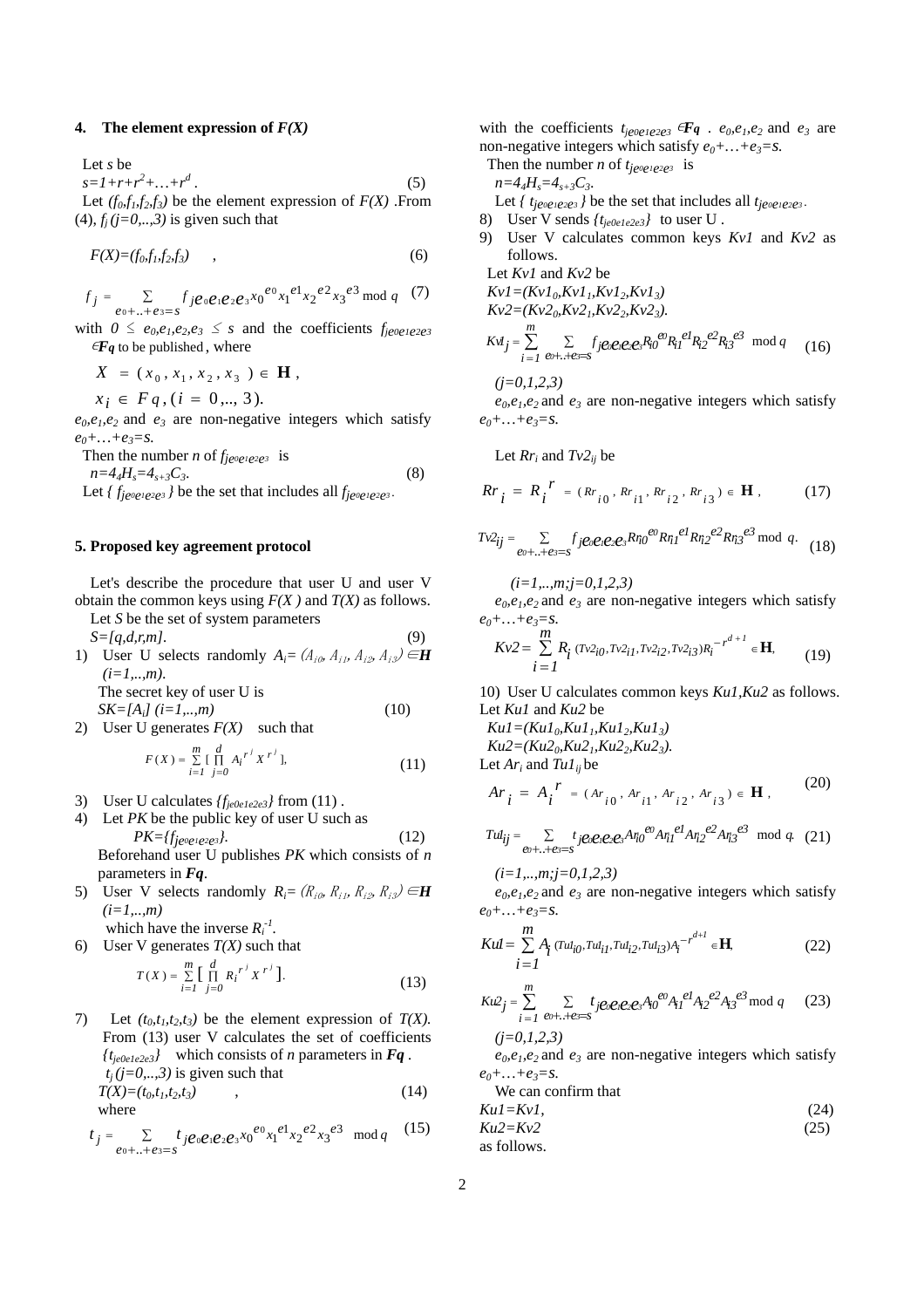$$
KvI = \sum_{y=1}^{m} F(R_y) = \sum_{y=1}^{m} \sum_{i=1}^{m} \prod_{j=0}^{d} A_i^{r^j} R_y^{r^j},
$$
\n(26)  
\n
$$
KuI = \sum_{y=1}^{m} A_y T(A_y^{r}) A_y^{-r^{d+1}}
$$
\n
$$
= \sum_{y=1}^{m} A_y \{ \sum_{i=1}^{m} \prod_{j=0}^{d} R_i^{r^j} A_y^{r^{j+l}} \} A_y^{-r^{d+l}},
$$
\n
$$
= \sum_{y=1}^{m} \{ \sum_{i=1}^{m} A_y \prod_{j=0}^{d} R_i^{r^j} A_y^{r^{j+l}} \} A_y^{-r^{d+l}}
$$

$$
= \sum_{y=1}^{m} \sum_{i=1}^{m} \prod_{j=0}^{d} A_{y}^{r^{j}} R_{i}^{r^{j}} = Kv I.
$$
 (27)

We can also confirm in the same way that *Ku2=Kv2.* 

=

The common keys of user U and user V are *[Ku1,Ku2]*  or *[Kv1,Kv2].* 

#### **6. Verification of the strength of our KAP**

Let's examine the strength of our KAP. The strength of our KAP depends on the strength of the multivariate functions described in section 3. In other words, we mention the difficulty to obtain  $A_i \in H$  (*i*=1,..,*m*) from the set of coefficients  ${f_{j\ell^0\ell^1\ell^2\ell^3}}$  of  $F(X)$  to be the public keys .

#### **6.1 Multivariate algebraic equations from**  $F(X)$

Let 
$$
A_i
$$
 be  
\n $A_i = (A_{i0}, A_{i1}, A_{i2}, A_{i3})$   $(i=1,...,m)$ . (28)  
\nFrom (4) all  $f_{je\circ e_1e_2e_3}$  have the form  
\n $f_{je_0e_1e_2e_3} =$   
\n $\sum_{i=1}^{m} \sum_{\text{cij}\theta + ... + \text{cij}\beta = s} h_{ije_0...e_3c_{ij0}...c_{ij3}} A_{io}^{c_{ij0}} ... A_{is}^{c_{ij3}}$  mod  $q$  (29)  
\n $(j = 0,...,3; 0 \le e_0, e_1, e_2, e_3 \le s)$ 

with the coefficients  $h_{ij}e^{i\theta} \text{ and } e^{i\theta} = \mathbf{F}\mathbf{q}$  where  $c_{ij0}c_{ij1}c_{ij2}$ and *cij3* are non-negative integers which satisfy  $c_{ii0} + ... + c_{ii3} = s.$ 

From (29) we obtain *n* multivariate algebraic equations over  $\mathbf{F}_q$  where  $A_{ij} \in \mathbf{F}_q$  (*i*=1,..,*m*;*j*=0,..,3) are the variables i.e. unknown numbers.

#### **6. 2 Cryptanalysis using Gröbner bases**

It is said that the Gröbner bases attacks is efficient for solving multivariate algebraic equations .We calculate the complexity G[9] to obtain the Gröbner bases for our multivariate algebraic equations on quaternion ring so that we confirm immunity of our KAP to the Gröbner bases attack .

We describe in the case of *d=2* and *r=3* as samples of

lower degree equations.

*s*: degree of equations  $=I+3+3^2=13$ .

*n* : the number of equations  $=4(\sqrt{33})=2240$ .

We select *m* so that the number of variables(*i.e* secret keys) is nearly equal to *n* , that is

*m*= $f(4<sub>s+3</sub>C<sub>3</sub>)/4<sub>7</sub>$  = 560,

where  $r \nless 7$  means the largest integer less than or the integer equal to *\**.

*z* :the number of variables *=4m=2240* 

 $d_{reg} = s + 1 = 14$ 

 $G = O((nC_{\text{drag}})^w) = O(2^{285})$  is more than  $2^{80}$  which is the standard for safety where *w=2.39*.

Our KAP is immune from the Gröbner bases attacks and from the differential attacks because of the equations of high degree in (29).

It is thought that the polynomial-time algorithm to break our KAP does not exist probably.

#### **7. The Size of the keys**

We consider the size of the system parameter *q* . We choose  $q=O(2^{10})$  so that the size of the space of *Ku1* and *Ku2* is more than  $O(2^{80})$ .

In the case of  $d=2$  and  $r=3$ , the size of *PK*, and *SK* is *23kbits , 23kbits* each.

## **8. Conclusion**

We proposed the KAP using multivariate functions on non-commutative quaternion ring over  $F_q$ . It is a computationally difficult problem to obtain the secret keys *[Ai]* from the public keys *{fje0e1e2e3}* because the problem is one of NP complete problems. In order to ensure the safety, the size of *q* is to be more than *10* bits .

We can construct the KAP on the other noncommutative ring ,for example matrix ring.

#### **References**

[1] W. Diffie and M. Hellman, "New Directions in Cryptography",

IEEE Transactions on Information Theory, IT-22, 6 , pp.644-654 (Nov.1976)

[2] R. L. Rivest , A. Shamir , and L. Adleman, "A Method for Obtaining Digital Signatures and Public-Key Cryptosystems, ", Comm., ACM, Vol.21, No.2, pp.120-126, 1978.2.

[3] T. E. ElGamal, "A public key Cryptosystem and a Signature Scheme Based on Discrete Logarithm ", Proceeding Crypto 84 (Aug.1984).

[4]N, Koblitz , Translated by Sakurai Kouiti , "A Course in Number Theory and Cryptography ", Springer-Verlag Tokyo, Inc., Tokyo, 1997.

[5]Fujita , "EC in cryptography", NEC Technical Journal, Vol.50, No.11, pp.72-78, 1997.11.

[6] IEEE P1363/D9 (Draft Version 9) Standard Specifications for Public Key Cryptography.1998.

[7] Shigeo Tsujii , Kohtaro Tadaki , Masahito Gotaishi ,Ryo

3